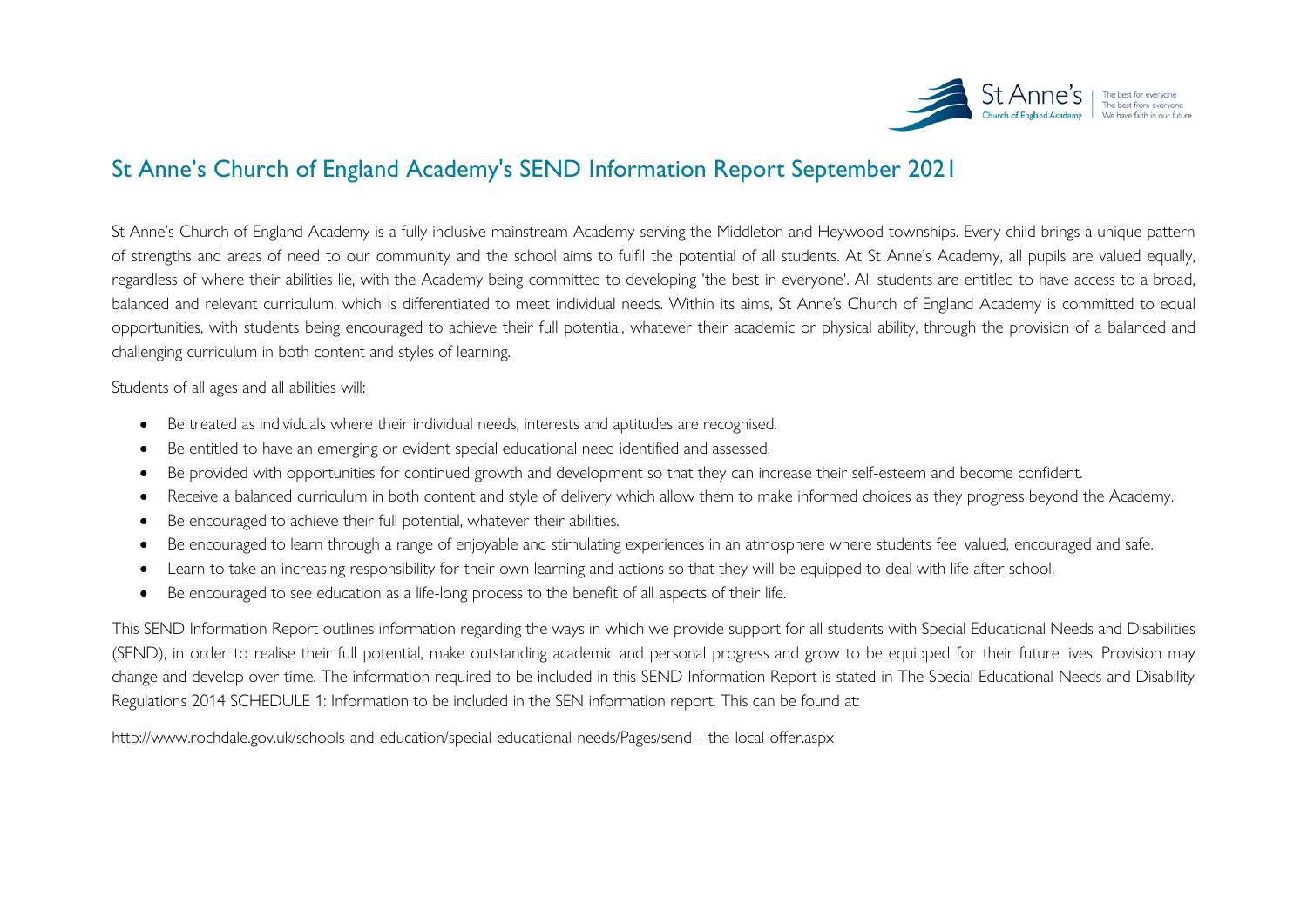| Regulation                                                                                                                                                                | Question                                             | School response                                                                                                                                                                                                                                                                                                                                                                                                                                                                                                                                                                                                                                                                                                                                                                                                                                        |
|---------------------------------------------------------------------------------------------------------------------------------------------------------------------------|------------------------------------------------------|--------------------------------------------------------------------------------------------------------------------------------------------------------------------------------------------------------------------------------------------------------------------------------------------------------------------------------------------------------------------------------------------------------------------------------------------------------------------------------------------------------------------------------------------------------------------------------------------------------------------------------------------------------------------------------------------------------------------------------------------------------------------------------------------------------------------------------------------------------|
| 1. The kinds of Special Educational<br>Needs for which provision is made at<br>the school.                                                                                | What kinds of SEND do pupils have in your<br>school? | Students are identified as having SEND when they have a significantly greater<br>difficulty in learning than the majority of students the same age or have a disability<br>which prevents or hinders them from making use of education facilities of a kind<br>generally provided for students of the same age in schools within the area of the<br>Local Authority (SEND Regulations 2014).                                                                                                                                                                                                                                                                                                                                                                                                                                                           |
|                                                                                                                                                                           |                                                      | Students at St Anne's Church of England Academy have a range of difficulties<br>including Communication and Interaction; Cognition and Learning; Social, Emotional<br>and Mental Health Difficulties and Sensory or Medical or Physical Difficulties.                                                                                                                                                                                                                                                                                                                                                                                                                                                                                                                                                                                                  |
| in relation to<br>Information,<br>mainstream schools about the school's<br>policies for the identification and<br>assessment of pupils with special<br>educational needs. | How do you know if a pupil needs extra help?         | When your child first joins St Anne's Church of England Academy, we use<br>information from a range of sources to help identify SEND and other needs. These<br>include information from parents/carers; primary school teachers; end of key stage<br>2 levels; base line testing; Cognitive Ability Tests (CAT tests); literacy and numeracy<br>tests; subject teachers; specialist colleagues and external agencies.                                                                                                                                                                                                                                                                                                                                                                                                                                  |
|                                                                                                                                                                           |                                                      | Our class teachers, Faculty Leaders and Pastoral Year Leaders closely monitor the<br>progress and attainment of all students, including those who have or may have SEND.<br>The continuous monitoring of students during their time at St Anne's Church of<br>England Academy will further identify pupils with a special educational need. This<br>identification may come from tutors, subject teachers, support colleagues, Pastoral<br>Year Leaders, outside agencies, parents/carers or the pupils themselves. If your child<br>needs to be assessed, we would use a range of assessments depending on the area<br>of need. If it is thought a family needs support they can be supported by our<br>outstanding Pastoral team, in addition we have an excellent working relationship with<br>outside agencies and a referral can be made to them. |
|                                                                                                                                                                           |                                                      | We follow a staged and graduated approach to identifying and assessing needs, using<br>the 'Assess, Plan, Do, Review' model. The triggers for intervention could be the                                                                                                                                                                                                                                                                                                                                                                                                                                                                                                                                                                                                                                                                                |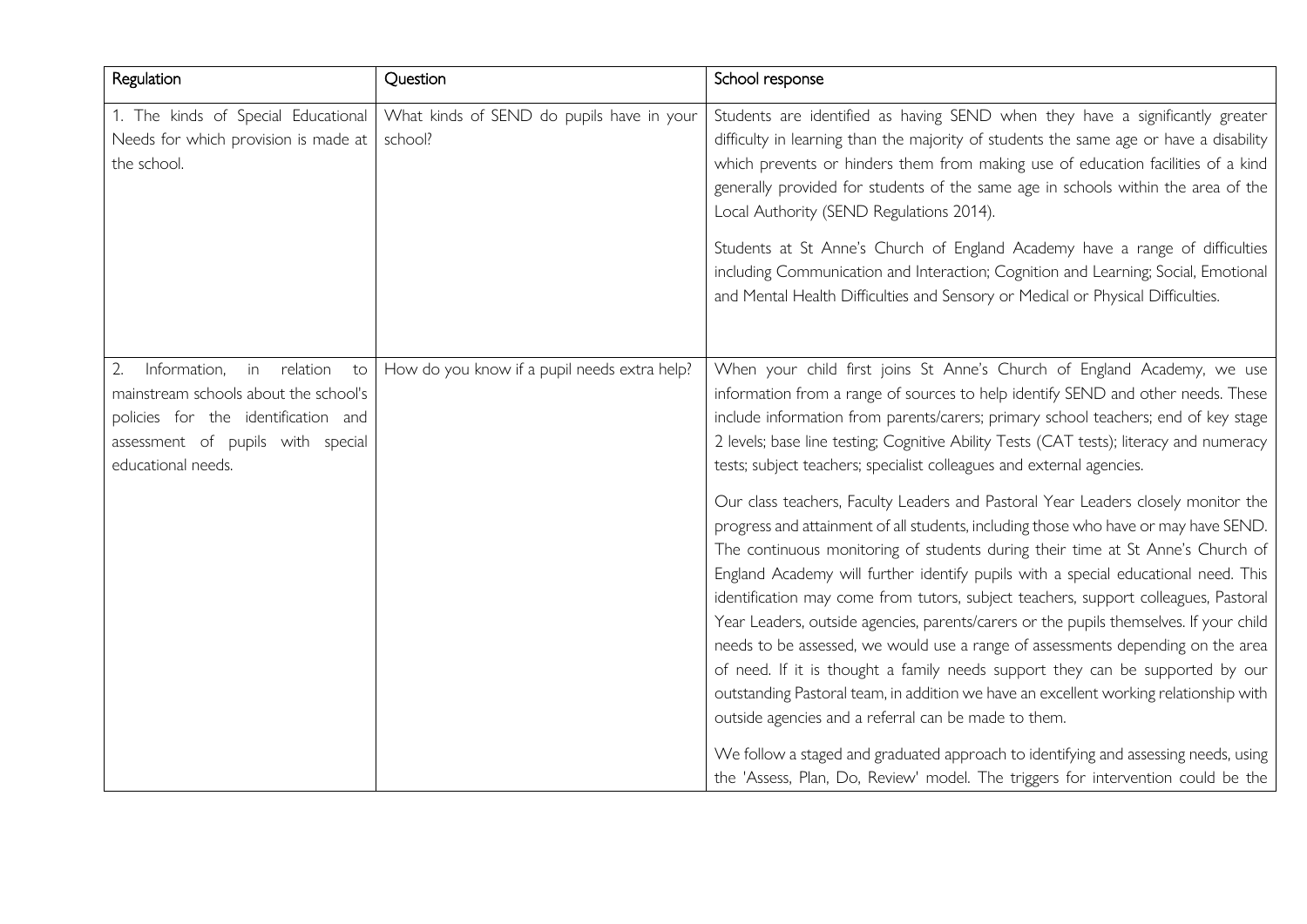|                                                                                        |                                                                                        | teachers', support colleague's or others concern, underpinned by evidence, about a<br>pupil who, despite receiving differentiated learning opportunities, does make<br>expected progress.                                                                                                                                                                                                                                                                                                                                                                                                                  |
|----------------------------------------------------------------------------------------|----------------------------------------------------------------------------------------|------------------------------------------------------------------------------------------------------------------------------------------------------------------------------------------------------------------------------------------------------------------------------------------------------------------------------------------------------------------------------------------------------------------------------------------------------------------------------------------------------------------------------------------------------------------------------------------------------------|
|                                                                                        |                                                                                        | All students with SEND are on the SEND lists which are accessible to all staff. Staff<br>use this information to inform their lesson planning, teaching and student learning<br>activities. Targeted interventions are planned and delivered where appropriate. This<br>may include small group or individual work across a broad range of activities.                                                                                                                                                                                                                                                     |
| 3a. How the school evaluates the<br>effectiveness of its provision for such<br>pupils. | How will I know that my child is making<br>progress?<br>How do you evaluate provision? | All students, including those with SEND, are assessed on a regular basis, in<br>accordance with the Academy's Assessment Policy. Teachers formally assess and<br>review progress and attainment 3 times a year which is communicated to<br>parents/carers by a report that is sent home. Additionally, parents' evenings are held<br>once a year when there is an opportunity to discuss progress, attainment and next<br>steps. All students with a Statement or Education, Health & Care Plan have an Annual<br>Review.<br>The school has a Quality Assurance process that assesses the effectiveness of |
|                                                                                        |                                                                                        | Teaching and Learning for all students, including those with SEND and the outcomes<br>of these evaluations are used to create and implement development plans for all<br>aspects of school life. These are reviewed through regular evaluation. Additionally,<br>progress and attainment data for students is analysed for effectiveness and value for<br>money.                                                                                                                                                                                                                                           |
| 3b. The Academy's arrangements for<br>assessing and reviewing the progress of          | How do you check and review the progress of<br>my child and how will I be involved?    | The school will send home 3 reports each year which will show each student's<br>current and target levels and their forecasted grade for the end of the year.                                                                                                                                                                                                                                                                                                                                                                                                                                              |
| pupils with special educational needs.                                                 |                                                                                        | Faculty Leaders, Pastoral Year Leads and SENCO will monitor and review each<br>student's levels and pick up on any subjects where students are not making the right<br>amount of progress. We will then put an intervention in place. At the next time of                                                                                                                                                                                                                                                                                                                                                  |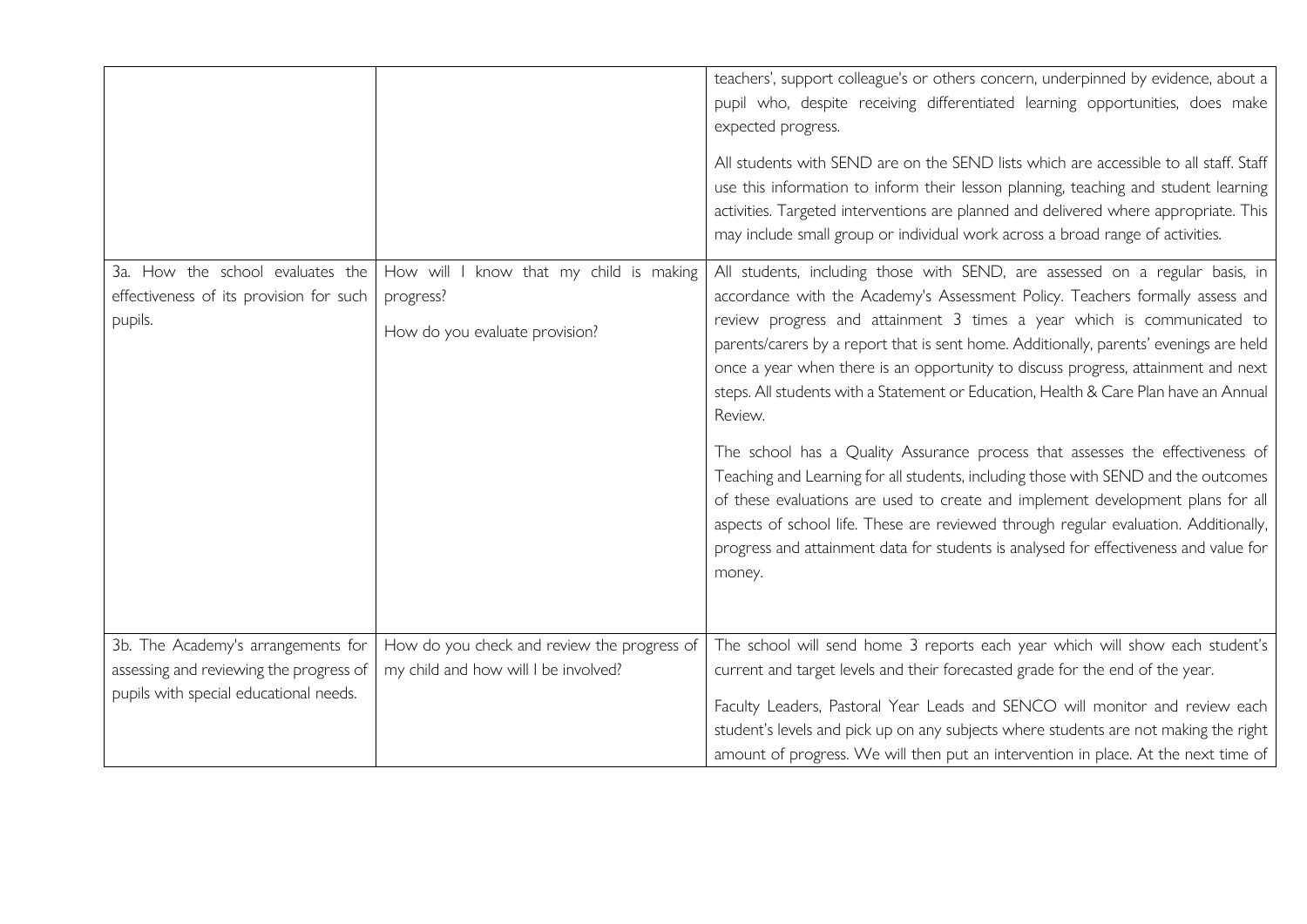|                                                                                    |                                        | reporting we will check whether the interventions have been successful and<br>appropriate progress has been made.<br>We welcome the involvement of parents/carers and want to keep you up to date<br>and involved with your child's progress. We do this through parents' evenings; notes<br>in planners; email; telephone calls; postcards home; appointments made with<br>individual teachers; Annual Reviews for those students with a Statement or Education<br>Health Care Plan.<br>The school provides information for parents through newsletters; information on<br>the website; Open Days; Parents' Evenings and letters home.                                                                                                                                                                                                                                                                                                                                                                                                                                                                                                                                                                                                                                                             |
|------------------------------------------------------------------------------------|----------------------------------------|-----------------------------------------------------------------------------------------------------------------------------------------------------------------------------------------------------------------------------------------------------------------------------------------------------------------------------------------------------------------------------------------------------------------------------------------------------------------------------------------------------------------------------------------------------------------------------------------------------------------------------------------------------------------------------------------------------------------------------------------------------------------------------------------------------------------------------------------------------------------------------------------------------------------------------------------------------------------------------------------------------------------------------------------------------------------------------------------------------------------------------------------------------------------------------------------------------------------------------------------------------------------------------------------------------|
| 3c. The Academy's approach to<br>teaching pupils with special educational<br>needs | How do teachers help pupils with SEND? | Our teachers have high expectations of all students, including those with SEND. All<br>teachers will be told about the individual needs of students with SEN and will adapt<br>their lessons to meet these requirements. Teachers have experience and/or are<br>trained in doing this. This may involve using different strategies, more<br>practical/adaptation of resources and activities. This means your child can access the<br>lessons fully. We are an inclusive school and encourage children with SEND to be<br>fully involved in all lessons and extracurricular activities. We will make adjustments<br>to the curriculum and the environment to enable this wherever possible.<br>Within school there are a variety of staff roles to help us fully support your child.<br>Where it is felt it is the right thing to do a student may be offered additional help<br>and support, in which case you would be informed. There are a range of<br>interventions and additional subject support measures which are available and should<br>your child need this, it would be discussed with you. This may take place in and<br>outside of the classroom. We provide additional pastoral support for pupils with<br>SEN and are particularly alert to potential issues relating to bullying. |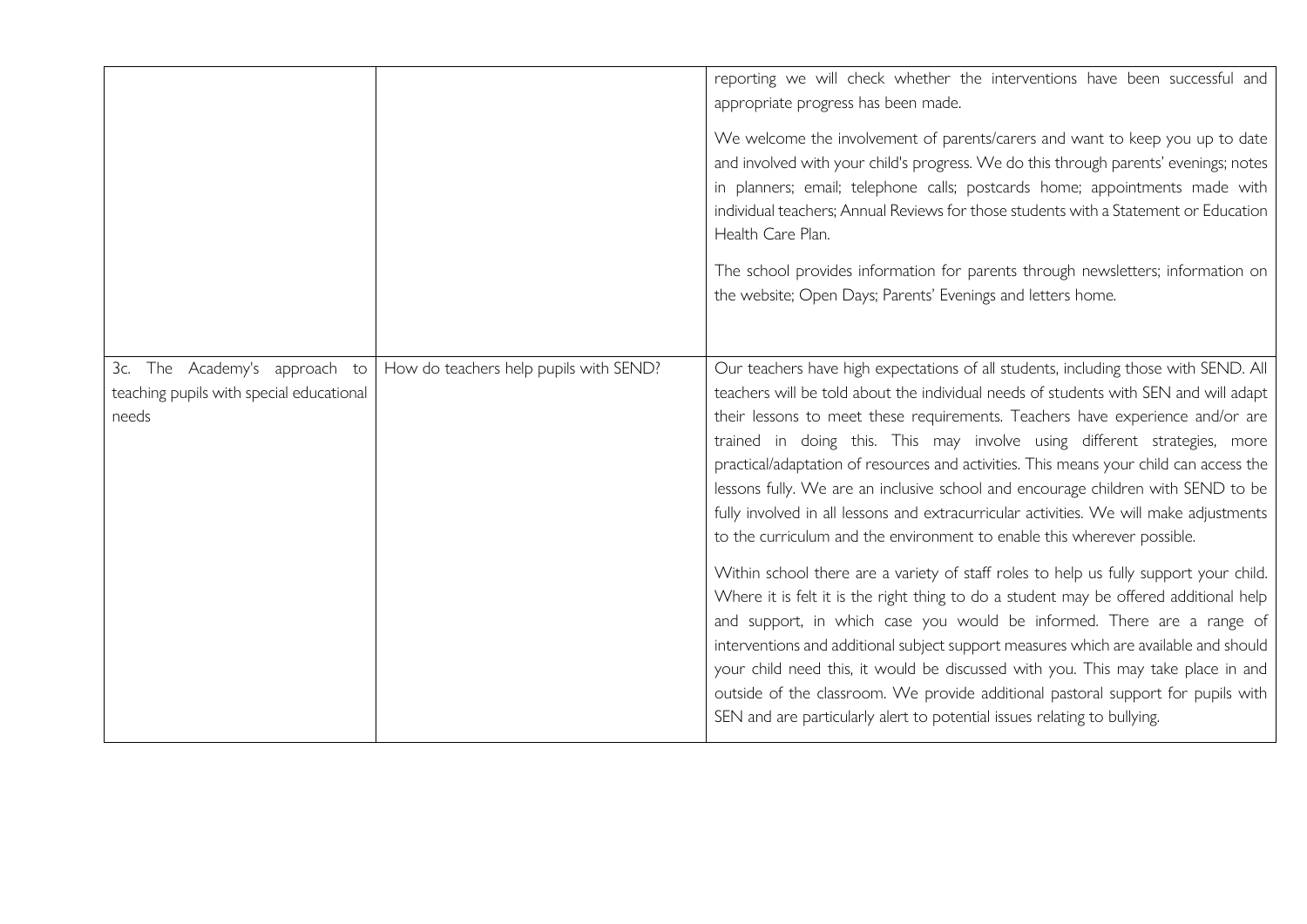|                                                                                                                       |                                                                                                                                                                                                                                                                                  | When your child is approaching the start of Key Stage 4, if we think it is needed, we<br>will assess and apply for exam Access Arrangements according to the Joint Council<br>for Qualifications exam regulations.                                                                                                                                                                                                                                                                                                                                                                                                                                                                                                                                                                                                                                                                                                                                                                            |
|-----------------------------------------------------------------------------------------------------------------------|----------------------------------------------------------------------------------------------------------------------------------------------------------------------------------------------------------------------------------------------------------------------------------|-----------------------------------------------------------------------------------------------------------------------------------------------------------------------------------------------------------------------------------------------------------------------------------------------------------------------------------------------------------------------------------------------------------------------------------------------------------------------------------------------------------------------------------------------------------------------------------------------------------------------------------------------------------------------------------------------------------------------------------------------------------------------------------------------------------------------------------------------------------------------------------------------------------------------------------------------------------------------------------------------|
| 3d. How the Academy adapts the<br>curriculum and learning environment<br>for pupils with special educational<br>needs | How will the curriculum be matched to my<br>child's needs?<br>How accessible is the Academy environment?                                                                                                                                                                         | Most of our students follow a traditional curriculum, however a small number of<br>learners have a more personalised curriculum to match their individual needs,<br>interests and abilities. This may include option choices; additional literacy; intervention<br>groups, a Work Related Learning Placement, behaviour management and social skills<br>groups. These options may take in or out of the classroom.<br>Our school is a safe and accessible building and we do our best to make it welcoming<br>to the whole community. All safeguarding procedures and risk assessments are in<br>place and adhered to by all staff.<br>We have a range of different facilities to help SEND students throughout our school<br>including a number of lifts to access all areas; disabled toilets; wide corridors and<br>equipment to help with reading and writing.<br>An Accessibility Plan is in place and available from our school website.<br>Policies and Procedures - St Anne's Academy |
| 3e. Additional support for learning that<br>is available to pupils with special<br>educational needs.                 | Is there additional support available to help<br>pupils with SEND with their learning?<br>How are the Academy's resources allocated<br>and matched to children's special educational<br>needs?<br>How the decision is made about how<br>much/what support my child will receive? | We have a wide range of staff to support pupils and address additional needs they<br>may have, including pupils with SEND. This includes Teaching Assistants; Pastoral<br>Year Leaders and Mentors<br>Resources are allocated based on evidence of need and effectiveness. Students with<br>a Statement/EHC Plans have resources allocated as outlined in their statement or<br>plan. Teaching Assistants are allocated, where resources allow, to support students<br>in lessons. Staff liaise closely with them to ensure maximum effectiveness. They have<br>a huge range of skills to offer in supporting students directly and indirectly, assisting<br>staff and helping parents/carers.                                                                                                                                                                                                                                                                                                |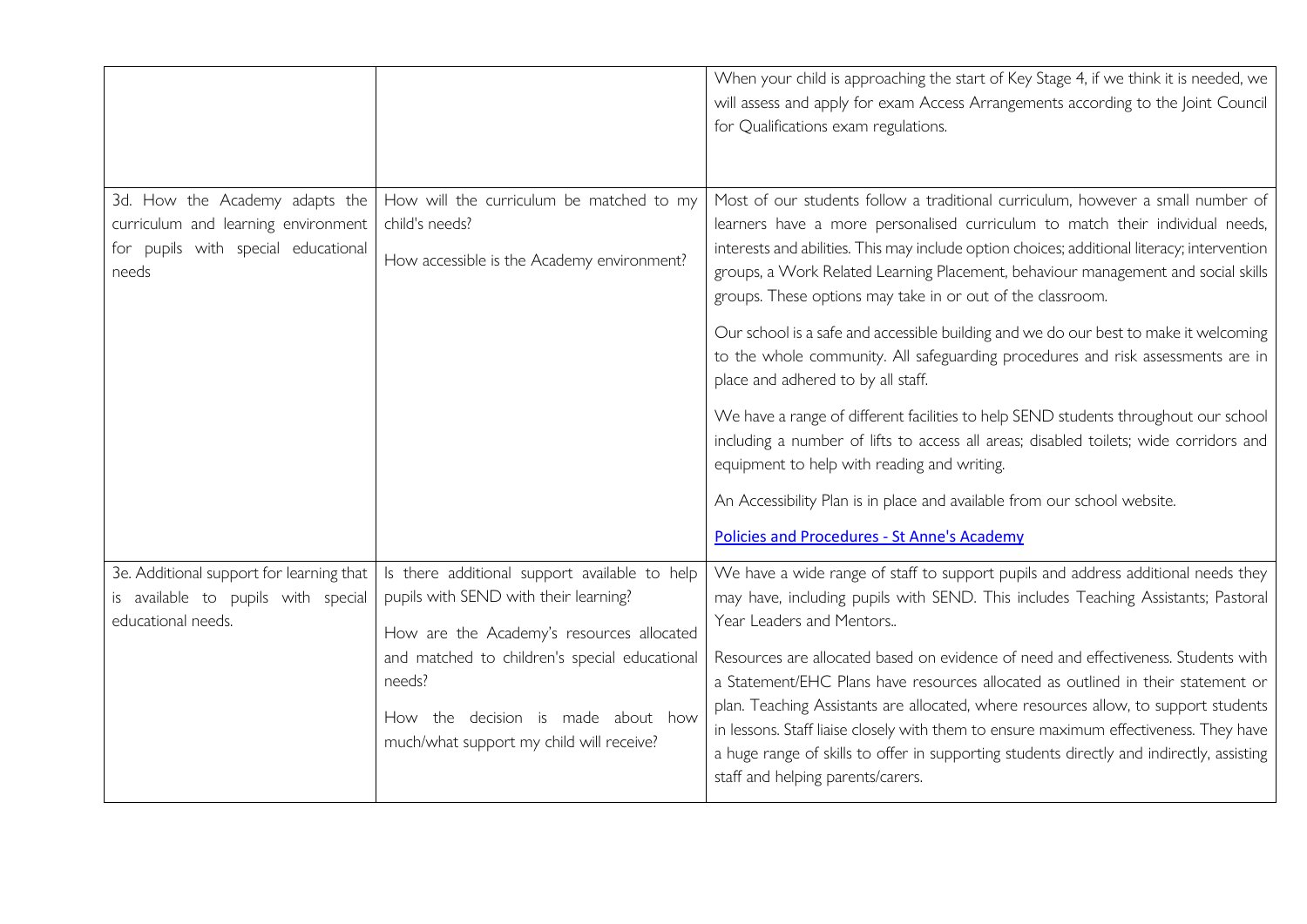|                                                                                                                                                                                                                              |                                                                                                                                                                                                                                                                  | Students with Statements/EHC Plans will have targets and strategies set by the<br>SENCO or faculty staff. Annual reviews involving the student, parents/carers, subject<br>staff and other professionals evaluate those targets and strategies. The decision is<br>based on evidence of need and impact.                                                                                                                                                                                                                                                                                                                                                                                                                                                                                                                |
|------------------------------------------------------------------------------------------------------------------------------------------------------------------------------------------------------------------------------|------------------------------------------------------------------------------------------------------------------------------------------------------------------------------------------------------------------------------------------------------------------|-------------------------------------------------------------------------------------------------------------------------------------------------------------------------------------------------------------------------------------------------------------------------------------------------------------------------------------------------------------------------------------------------------------------------------------------------------------------------------------------------------------------------------------------------------------------------------------------------------------------------------------------------------------------------------------------------------------------------------------------------------------------------------------------------------------------------|
| 3f. How the Academy enables pupils<br>with special educational needs to<br>engage in the activities of the school<br>(including physical activities) together<br>with children who do not have special<br>educational needs. | What social, before and after school, and other<br>activities are available for pupils with SEND?<br>How can my child and I find out about these<br>activities?<br>How will my child be included in activities<br>outside the classroom, including school trips? | A large range of academic and hobby/interest clubs are available at St Anne Church<br>of England Academy. They are open to all students, including students with SEND.<br>Additionally we run a range of activities to support SEND students including<br>Homework Club, Lunch and Break Time Club, Access to the Library at lunchtime<br>and after school.<br>The Extra-Curricular timetable is available on the Academy's website.<br>http://www.stannesacademy.org.uk/index.php/curriculum/giles/extra-<br>curricular/extra-curricular-offer<br>All children in the school are encouraged to take part in extra activities at break time,<br>lunchtime and after school.<br>Day and residential trips are open to all children and your child's specific needs can<br>be discussed if they wish to join such a trip. |
| Support that is available for<br>3g.<br>improving the emotional, mental and<br>social development of pupils with<br>special educational needs.                                                                               | What support will there be for my child's<br>overall well-being?                                                                                                                                                                                                 | At St Anne's Church of England Academy, we take our pastoral responsibilities<br>seriously. We pride ourselves on providing a high level of student support and<br>guidance. One way we support our students is by assigning them to a form tutor.<br>There are additional members of staff who are able to provide Pastoral Support,<br>these include: Pastoral Year Leaders; SENCO, Teaching Assistants and the<br>Designated Safeguarding Lead Child (DSL).                                                                                                                                                                                                                                                                                                                                                          |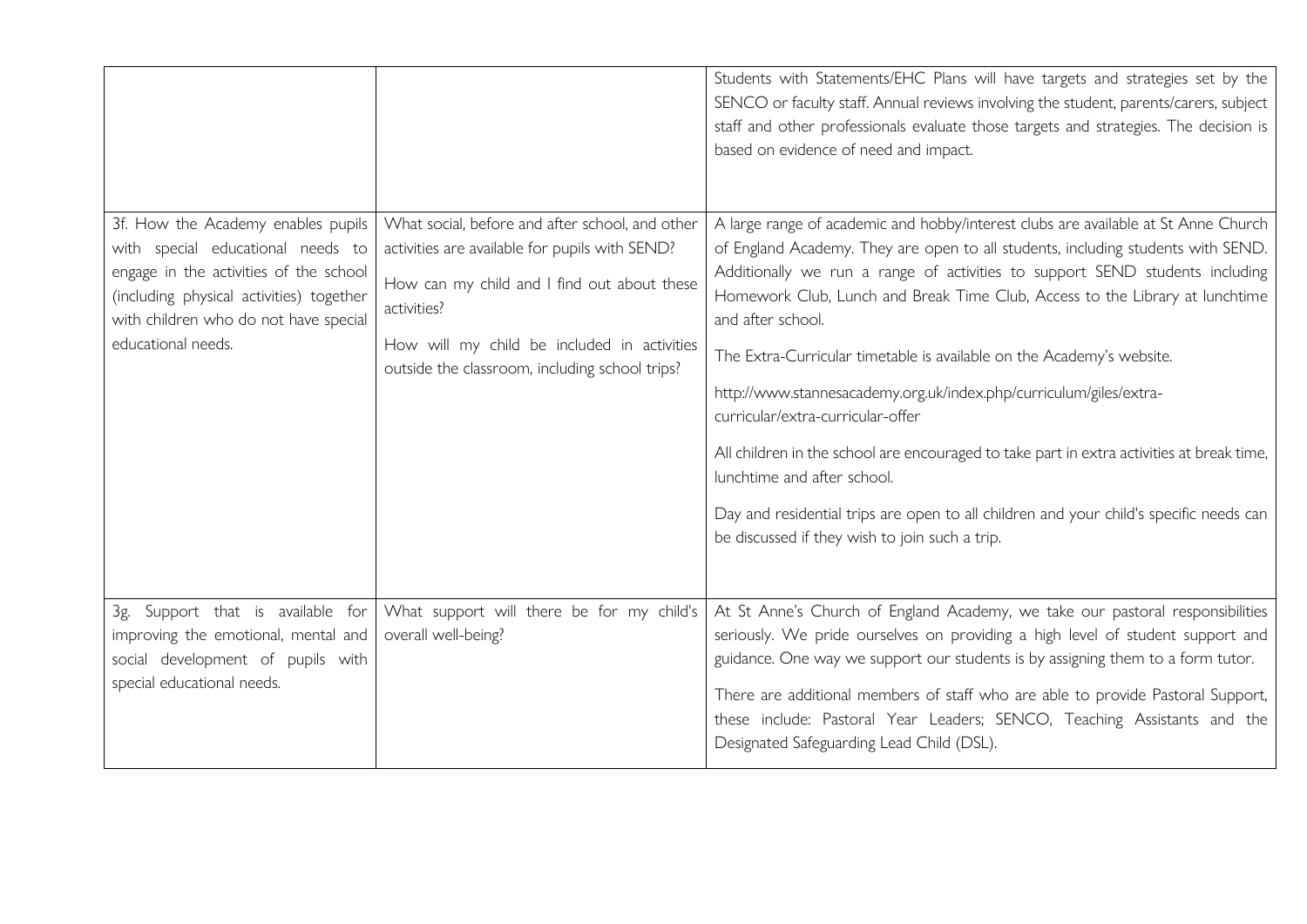|                                                                                                                                                                                                     |                                                                                                                                                                                                            | We also have excellent relationships with a number of external agencies for example<br>Positive Steps, Early Break, Healthy Young Minds, #Thrive, Springvale Youth and<br>Community Workers for children with SEND. Rochdale Additional Needs Service.<br><b>SENDIASS</b>                                                                                                                                                                                                                                                                                                                                                                                                                                                                                                                                                                                                                                                                                                                         |
|-----------------------------------------------------------------------------------------------------------------------------------------------------------------------------------------------------|------------------------------------------------------------------------------------------------------------------------------------------------------------------------------------------------------------|---------------------------------------------------------------------------------------------------------------------------------------------------------------------------------------------------------------------------------------------------------------------------------------------------------------------------------------------------------------------------------------------------------------------------------------------------------------------------------------------------------------------------------------------------------------------------------------------------------------------------------------------------------------------------------------------------------------------------------------------------------------------------------------------------------------------------------------------------------------------------------------------------------------------------------------------------------------------------------------------------|
| 4. In relation to mainstream schools,<br>the name and contact details of the<br>SEN co-ordinator.                                                                                                   | Who should I contact if I want to find out more<br>about how St Anne's Academy supports pupils<br>with SEND?<br>What should I do if I think my child may have a<br>special educational need or disability? | The SENCO is Emily Tansley.<br>Contact details: Email admin@stannesacademy.org.uk or telephone 0161 643 2643<br>Parents should speak to the student's form tutor in the first instance if they think<br>that their child has or may have a special educational need or disability.                                                                                                                                                                                                                                                                                                                                                                                                                                                                                                                                                                                                                                                                                                                |
| 5. Information about the expertise and<br>training of staff in relation to children<br>young people with special<br>and<br>educational needs and about how<br>specialist expertise will be secured. | What training have the staff supporting children<br>and young people with SEND had or are<br>having?                                                                                                       | We have a Learning Support department which is made up of the SENCO and a<br>number of teaching assistants (TAs).<br>Within this team, we have staff who have a range of experience and training covering<br>various SEN needs including the National SENCO National Award Qualification;<br>CCET (Certificate of Competence in Educational Testing); NVQ Level 2; Behaviour<br>Support; Supporting students with ASD; Supporting students with ADHD and Early<br>Help Assessment training.<br>Training is provided to all staff, including teachers and TAs, as the need arises and<br>there is on-going training for all staff as well as opportunities to further develop skills.<br>Staff who are new to the school follow an induction programme, which includes<br>training and information on SEN.<br>The Academy also use the specialised services of the Local Authority's Educational<br>Psychologist, the School Nurse, RANS Specialist ASD team and Healthy Young<br>Minds, # Thrive. |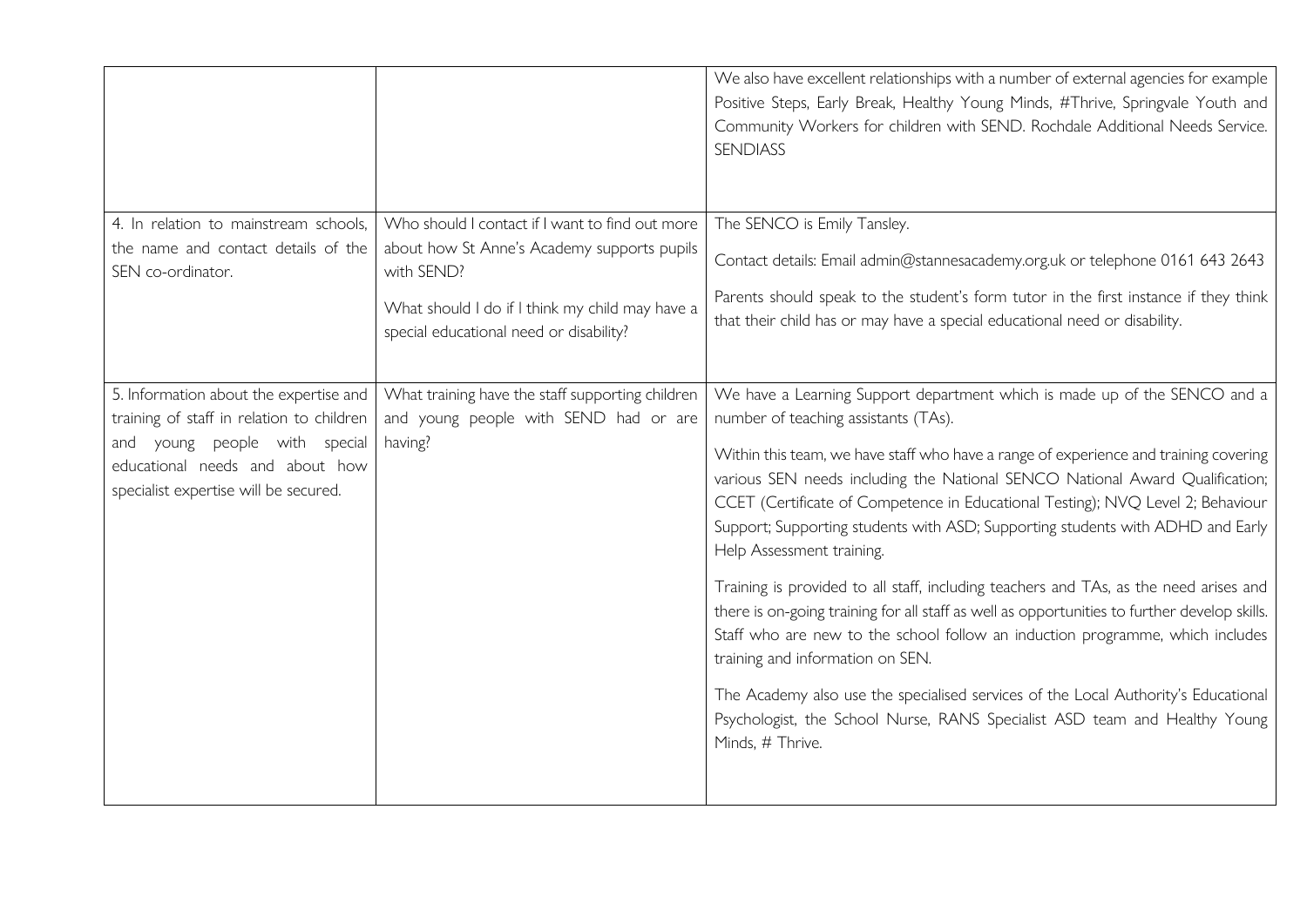| 6. Information about how equipment<br>and facilities to support children and<br>young people with special educational<br>needs will be secured.                       | What happens if my child needs specialist<br>equipment or other facilities?                                                                      | As a school we can access a range of services including Visual and Hearing Impaired<br>Team, ASD Specialist Team and Disability Team.<br>These services are contacted when necessary and appropriate, according to each<br>student's needs. If you believe the student needs specialist equipment or other<br>facilities please contact the SENCO or discuss the issue at the next review/parents'<br>evening.                                                                                                                                                                                                |
|-----------------------------------------------------------------------------------------------------------------------------------------------------------------------|--------------------------------------------------------------------------------------------------------------------------------------------------|---------------------------------------------------------------------------------------------------------------------------------------------------------------------------------------------------------------------------------------------------------------------------------------------------------------------------------------------------------------------------------------------------------------------------------------------------------------------------------------------------------------------------------------------------------------------------------------------------------------|
| 7. The arrangements for consulting<br>parents of children with special<br>educational needs about, and involving<br>such parents in, the education of their<br>child. | How will 1 be involved in discussions about and<br>planning for my child's education?<br>How will you help me to support my child's<br>learning? | We need you to support us and your child by encouraging them to fully engage with<br>their learning and any interventions offered by:<br>⊠ Helping them to be organised for their day (including bringing the right equipment<br>and books)<br>⊠ Full attendance and excellent punctuality<br>⊠ Completion of homework<br>⊠ Checking and signing planner<br>⊠ Attending parents' meetings<br>⊠ Attending any meetings specifically arranged for your child<br>We will support you by having regular communication: reports, newsletters, notes<br>in planners, information on the website and postcards home. |
| 8. The arrangements for consulting<br>young people with special educational                                                                                           | How will my child be involved in his/her own<br>learning and decisions made about his/her<br>education?                                          | Students are encouraged to take part in student voice activities such as; being part of<br>the student council, regularly evaluate their work in lessons; attend review meetings;                                                                                                                                                                                                                                                                                                                                                                                                                             |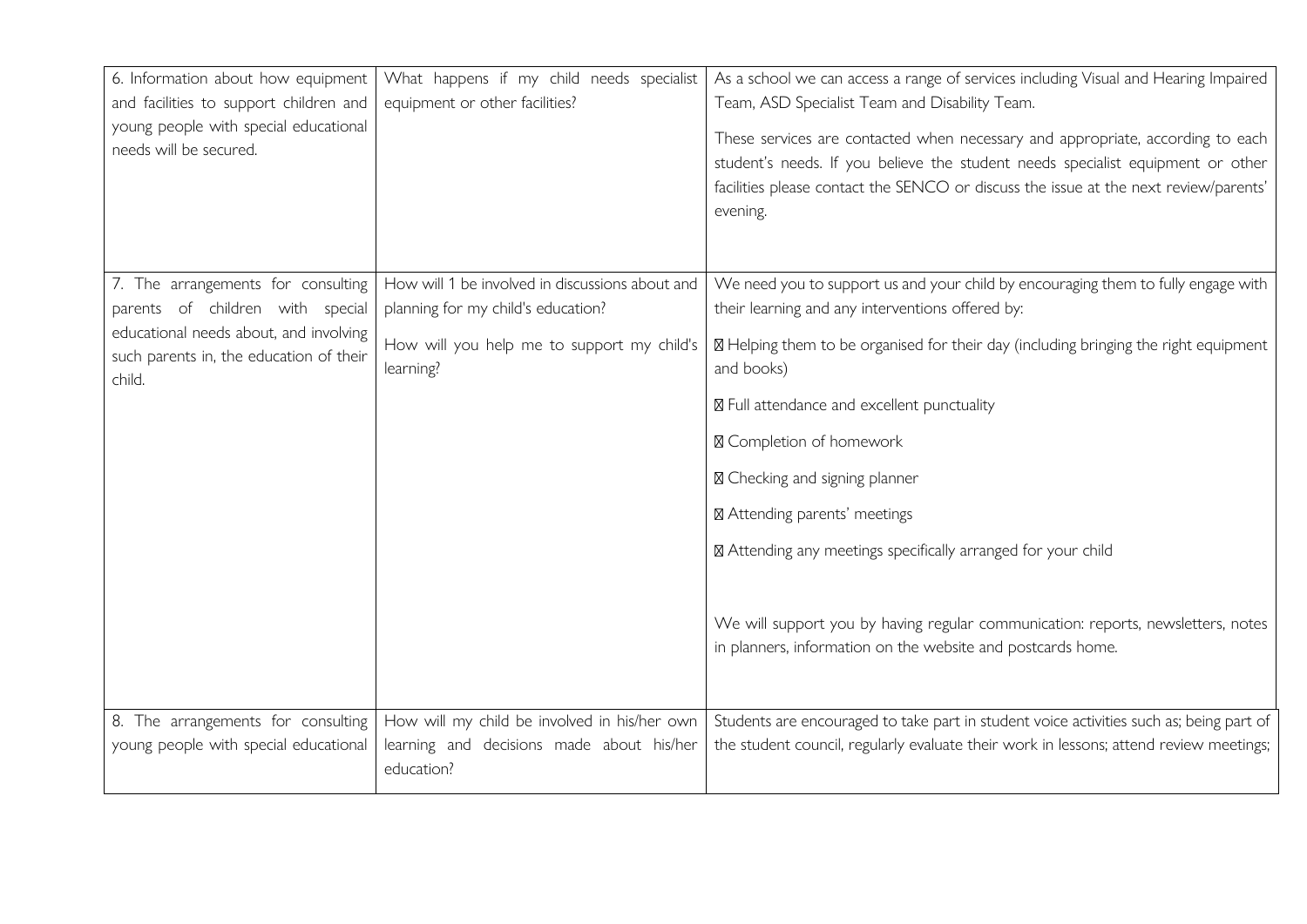| needs about, and involving them in,<br>their education.                                                                                                                                                                                                                                        |                                                                                        | contribute to target setting and reviewing and reflect on their learning and<br>achievements prior to reviews.<br>Students will be encouraged to make option choices during Year 9. They will also be<br>encouraged to attend an interview with Positive Steps (Careers Advice) during Year<br>10 and 11. Positive Steps will contribute to the Annual review for Year 11 Students<br>with a statement/Education Health Care Plan                                                                                                                                                                                                                                                                                                                                                                     |
|------------------------------------------------------------------------------------------------------------------------------------------------------------------------------------------------------------------------------------------------------------------------------------------------|----------------------------------------------------------------------------------------|-------------------------------------------------------------------------------------------------------------------------------------------------------------------------------------------------------------------------------------------------------------------------------------------------------------------------------------------------------------------------------------------------------------------------------------------------------------------------------------------------------------------------------------------------------------------------------------------------------------------------------------------------------------------------------------------------------------------------------------------------------------------------------------------------------|
| 9. Any arrangements made by the<br>governing body or the proprietor<br>relating to the treatment of complaints<br>from parents of pupils with special<br>educational needs concerning the<br>provision made at the Academy.                                                                    | Who can I contact for further information?<br>Who can I contact if I have a complaint? | Please contact the SENCO for further information.<br>In the first instance contact the subject teacher or form tutor who may refer your<br>concerns to a more senior member of staff if needed.<br>The Academy's complaints procedure is available on the school's website at<br>Complaints-Policy.pdf (cranmereducationtrust.com)                                                                                                                                                                                                                                                                                                                                                                                                                                                                    |
| 10. How the governing body involves<br>other bodies, including health and<br>social services bodies, local authority<br>support services and voluntary<br>organisations, in meeting the needs of<br>pupils with special educational needs<br>and in supporting the families of such<br>pupils. | What specialist services and expertise are<br>available at or accessed by the Academy? | As an Academy we can access a range of services including Child and Adolescent<br>Mental Health Service Healthy Young Minds (HYM); Social Care (Child Care<br>Services); School Nurse Service; Educational Psychology Service; Positive Steps;<br>Targeted Prevention Team; Speech and Language Service and Occupational Therapy<br>Service, Specialist for the Hearing Impaired, Specialist for the Visually Impaired.<br>These services are contacted when necessary and appropriate, according to your<br>child's needs. The Academy works closely with Rochdale Local Authority and use the<br>Early Help Assessment process when appropriate to do so.<br>If you believe your child needs support from a specialist, please contact the SENCO<br>or discuss at the next review/parents' evening. |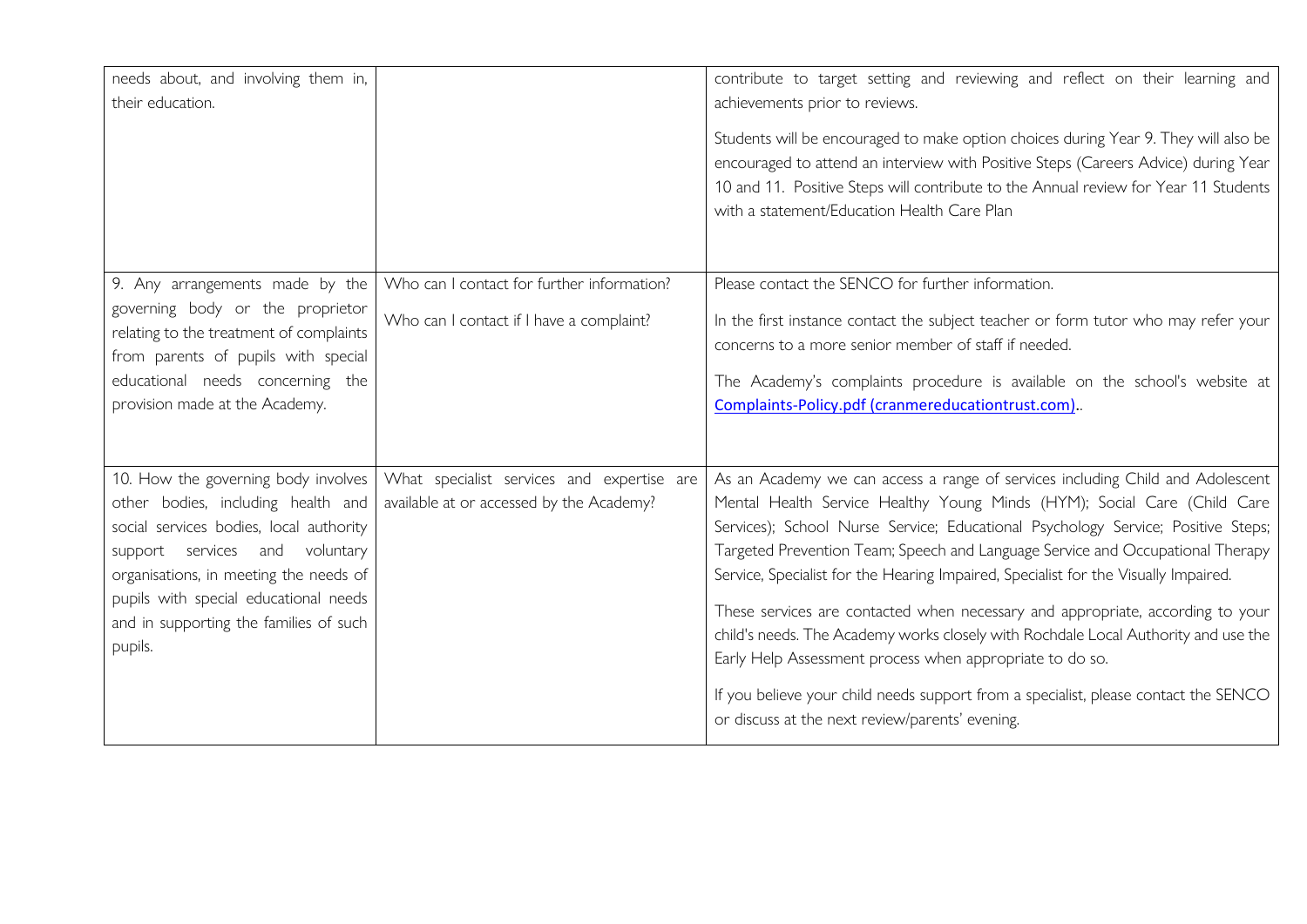| 11. The contact details of support<br>services for the parents of pupils with                                          | Who should I contact to find out about support<br>for parents and families of children with SEND?                            | Family Action Barnardos Independent Support Service ( formerly known as<br>SENDIASs)                                                                                                                              |
|------------------------------------------------------------------------------------------------------------------------|------------------------------------------------------------------------------------------------------------------------------|-------------------------------------------------------------------------------------------------------------------------------------------------------------------------------------------------------------------|
| special educational needs, including<br>those for arrangements made in                                                 |                                                                                                                              | Contact                                                                                                                                                                                                           |
| accordance with section 32.                                                                                            |                                                                                                                              | Tel: 01706 515717                                                                                                                                                                                                 |
|                                                                                                                        |                                                                                                                              | Email: rochdale.services@barnardos.org.uk                                                                                                                                                                         |
|                                                                                                                        |                                                                                                                              | Child and Adolescent Mental Health Service Healthy Young Minds (formerly known<br>as CAMHS) 01706 676 000                                                                                                         |
|                                                                                                                        |                                                                                                                              | <b>Opening Hours</b>                                                                                                                                                                                              |
|                                                                                                                        |                                                                                                                              | Mon-Fri, 9-5                                                                                                                                                                                                      |
|                                                                                                                        |                                                                                                                              | RANS Rochdale Additional Needs Service                                                                                                                                                                            |
|                                                                                                                        |                                                                                                                              | 01706 926400                                                                                                                                                                                                      |
|                                                                                                                        |                                                                                                                              |                                                                                                                                                                                                                   |
| 12. The Academy's arrangements for<br>with<br>supporting<br>pupils<br>special<br>educational<br>needs<br>in a transfer | How will the Academy prepare and support my<br>child when joining your Academy or<br>transferring to a new school or post-16 | We liaise closely with all local primary schools and provide additional transition<br>support both before your child starts and afterwards, if it is needed. We also host a<br>Summer School for Year 6 students. |
| between phases of education or in<br>preparation for<br>adulthood<br>and<br>independent living                         | provision?                                                                                                                   | All children receive advice on careers and are encouraged to visit colleges to explore<br>post-16 courses. If additional support is needed this will be put in place.                                             |
|                                                                                                                        |                                                                                                                              | We work closely with Positive Steps to ensure Year 11s with SEN have appropriate<br>career and/or next steps advice.                                                                                              |
| 13. Information on where the local                                                                                     | Where can I find out about other services that                                                                               | http://rochdale.fsd.org.uk/kb5/rochdale/fsd/home.page                                                                                                                                                             |
| authority's local offer is published                                                                                   | might be available for our family and my child?                                                                              | This is the Rochdale Family Service Directory                                                                                                                                                                     |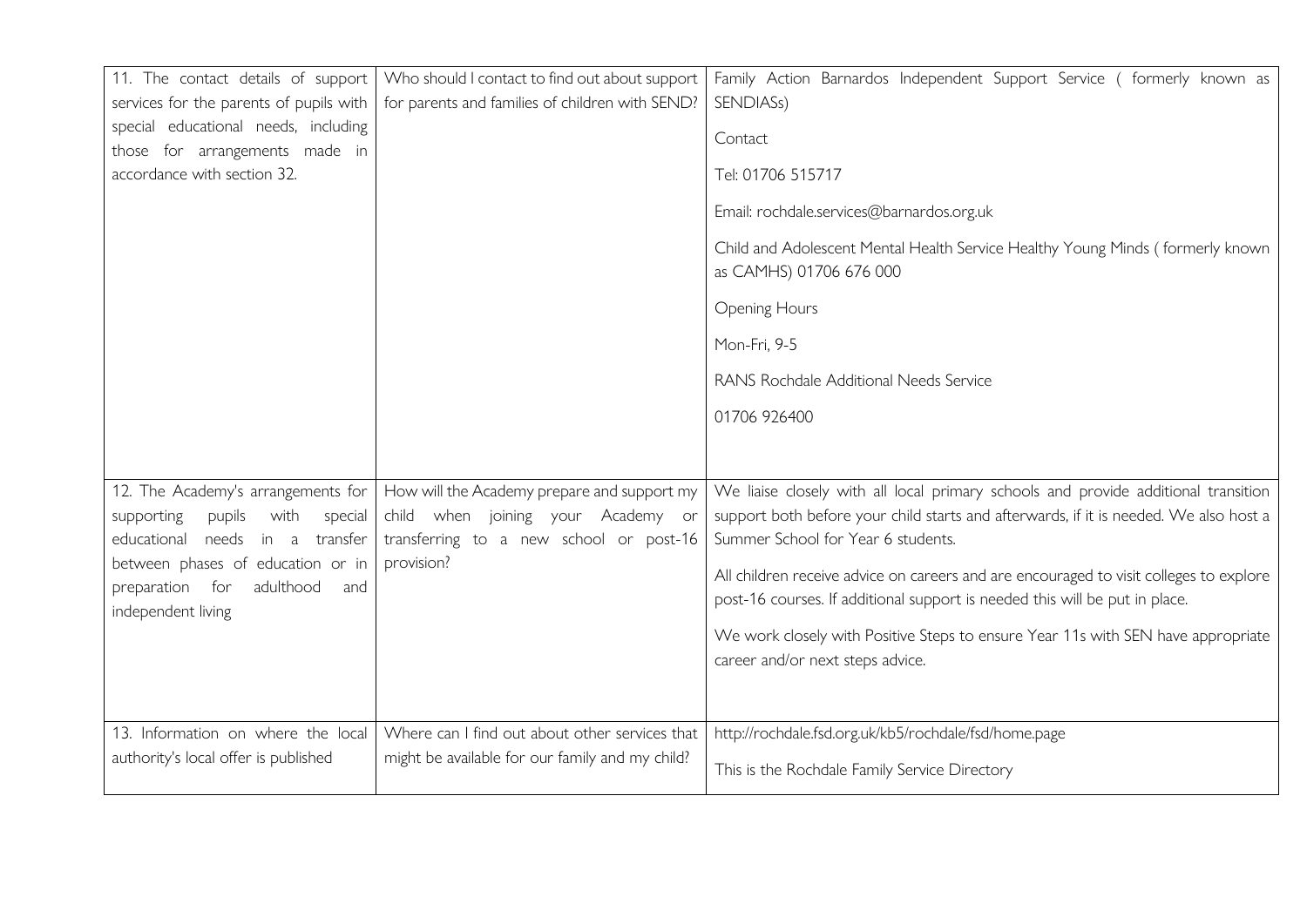|  | The Rochdale Additional needs ASD Team will also be running sessions throughout<br>the year to provide parents with the opportunity to discuss your child. |
|--|------------------------------------------------------------------------------------------------------------------------------------------------------------|
|  | To book a place on a session, you will need to discuss with the school and we will<br>contact the ASD Team on to arrange an appointment.                   |
|  |                                                                                                                                                            |

## Key Staff

- SENCO: Emily Tansley
- Designated Safeguarding Lead: Andrew Chapman
- Safeguarding and Welfare Officer: Donna Becconsall
- School Governor with Responsibility for SEND: Joy Clark

You can contact any member of staff by telephoning the main switchboard on 0161 643 2643.